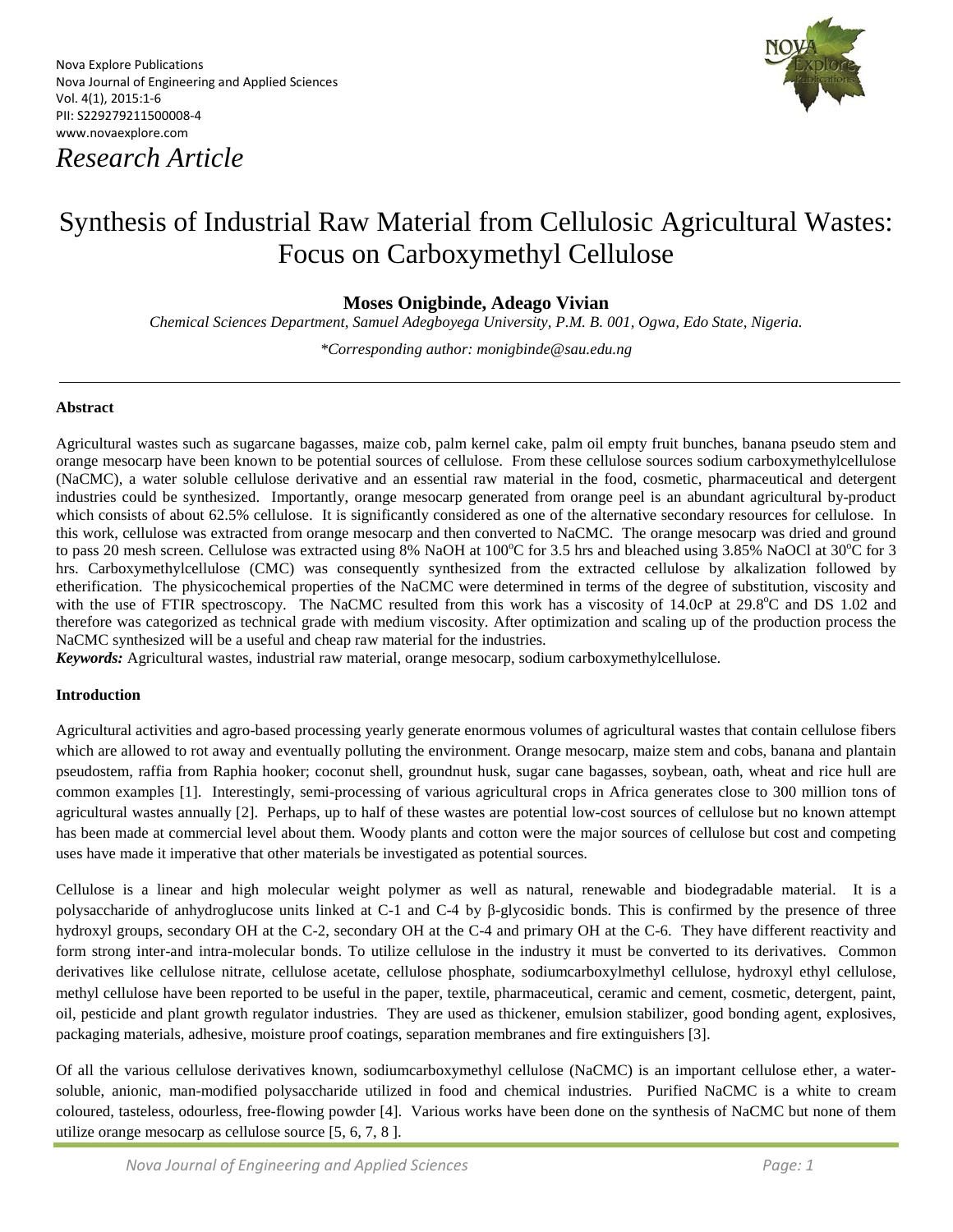The objective of this work is to examine the possibility of synthesizing NaCMC from cellulosic agricultural waste like orange mesocarp. This is a preliminary study into the industrial applications of this locally sourced carboxymethyl cellulose in comparism with the imported commercial grade NaCMC known to be used in the industries as anti-caking agent, emulsifier, stabilizer, dispersing agent, thickener, and gelling agent.

## **Materials and Method**

### **Extraction of cellulose**

Orange mesocarp was generated from sweet oranges which were bought at Fagba station market in Lagos state Nigeria, after removing the endocarp and epicarp by peeling. It was sun dried and latter put into the oven at 60°C for about 6 hours. Thereafter, it was fed into a laboratory grinding mill. The grounded samples were sieved with a standard sieve of 20 meshes. The dried, grounded and sieved agricultural wastes was boiled in 8% NaOH at ratio of cellulose to solvent 1:20 (w/v) for 3.5h at 100<sup>0</sup>C, the obtained black slurry was filtered and washed using distilled water and bleached with  $3.85\%$  NaOCl for 3hrs at  $30^0$ C. The bleached cellulose was washed again using distilled water until the odour of hypochlorite could no longer be detected, then dried at  $60^0C$  in an oven.

### **Synthesis of sodium carboxymethylcellulose**

The synthesis of sodium carboxymethylcellulose was done according to the work of Adinugraha etal [8].Two gram of the cellulose powder was alkalized at 25<sup>°</sup>C for 1hr in a waterbath under continous shaking with 20ml of 15% concentration of NaOH in 100ml of isopropanol as a solvent. After the alkalization process is over, 3g of Monochloroacetic acid was added and the temperature raised to  $55^{\circ}$ C and the reaction continued for 3hr. The slurry was neutralized with 90% of acetic acid and then filtered. The solid obtained as CMC was washed by 70% ethanol for four times to remove undesirable by-products. The obtained cellulose derivative (CMC) was dried at  $60^0$ C in an oven.

#### **Characterization of sodium carboxymethylcellulose**

Degree of substitution (DS), viscosity and other physico-chemical properties of the synthesized CMC were determined by standard methods reported in the literatures. [6, 7]

# **FT-IR spectroscopy of sodium carboxymethylcellulose**

The extracted cellulose and carboxymethyl cellulose product were characterized by using Fourier Transform IR (FTIR) instrument. To get the spectra, a pellet made from sample was grounded with KBr. Transmission was measured at the wave number range of 4000-  $4400$ cm<sup>-1</sup>.

#### **Result and Discussion**

#### **Percentage cellulose**

It is quite important and fundamental to know the percentage cellulose composition of any potential agricultural waste intended to be used for the synthesis of cellulose. From the literature among some common agricultural wastes considered orange mesocarp is seen to have the highest percentage of cellulose i.e. 62.5% as shown in Table 1. This made it suitable for this study.

| S/N            | Crop      | <b>Species</b>        | <b>Component</b> | Cellulose $(\% )$ | <b>References</b> |
|----------------|-----------|-----------------------|------------------|-------------------|-------------------|
|                | Orange    | $Citrus$ sp           | Pulp-shredded    | 62.5              | [9]               |
| 2              | Sugarcane | Saccharum officinarum | Bagasse          | 62                | $[10]$            |
| 3              | Maize     | Zea mays              | Stover/cob       | 43                | $[10]$            |
| $\overline{4}$ | Soybean   | Glycine, max          | Hulls            | 52                | $[11]$            |

|  |  |  |  |  |  |  | Table 1 - The % cellulose in some agricultural wastes. |  |
|--|--|--|--|--|--|--|--------------------------------------------------------|--|
|--|--|--|--|--|--|--|--------------------------------------------------------|--|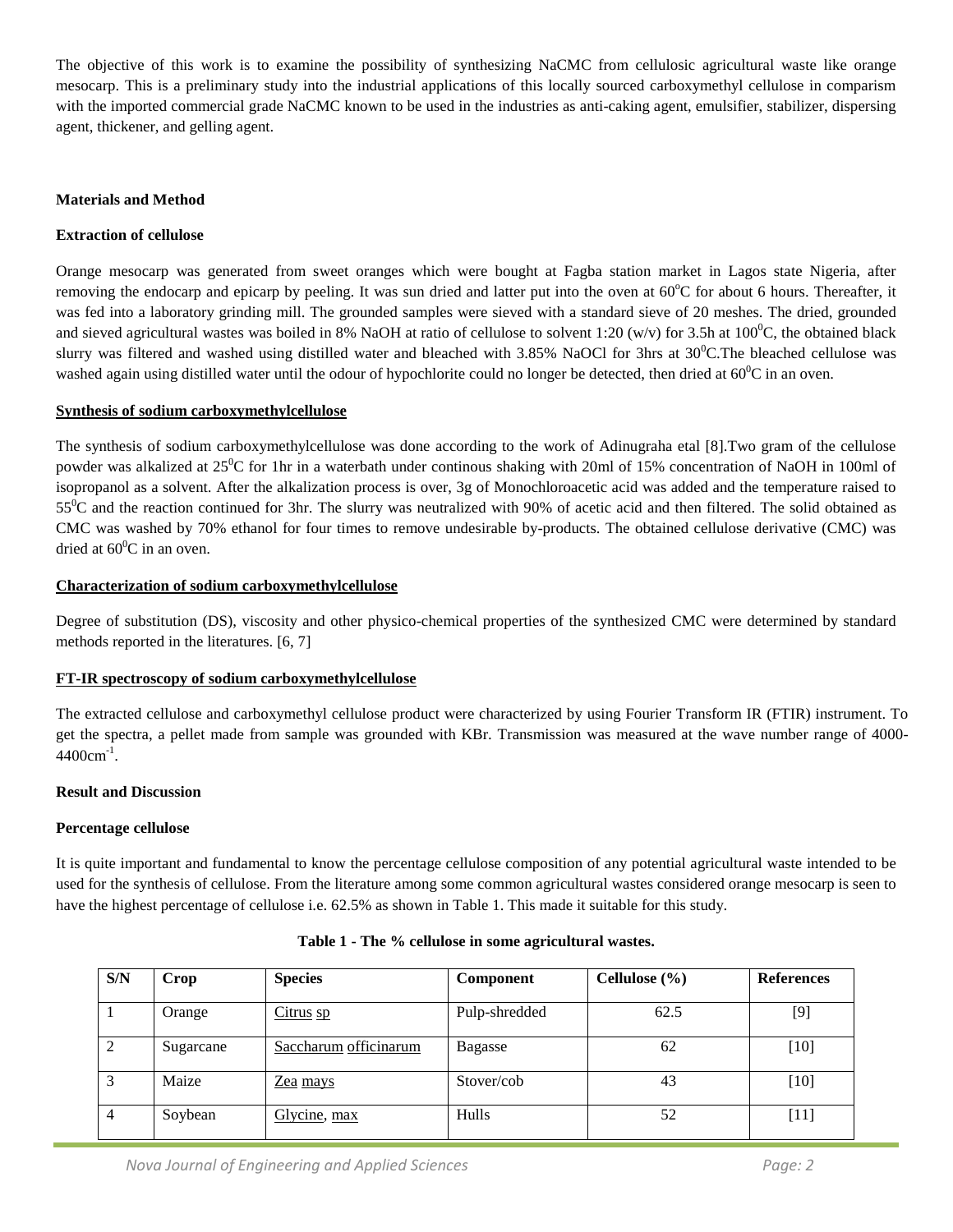|    | Plantain | Musa paradisiaca  | Pseudo stem      | 52.44     |      |
|----|----------|-------------------|------------------|-----------|------|
| -6 | Oil Palm | Elaeis guineensis | Palm kernel cake | $20 - 30$ |      |
|    | Coconut  | Cocos nucifera    | Shell            | 35.70     |      |
| 8  | Wheat    | Triticum aestivum | Straw            | 45        | [12] |

#### **Cellulose Extraction and Percentage Yield**

There are various methods discovered from the literatures for the extraction of cellulose from wood and other ligno-cellulosic materials. The general principle involves the subjection of the raw material (the untreated raw cellulose) to reagents which either dissolve or destroy all non-cellulosic impurities (lignin, hemicellulose, colouring matter etc.) while having little or no effect on cellulose. Sulphite process which involve the use of calcium or sodium bisulphite with sulphur dioxide, kraft process using a mixture of sodium hydroxide and sodium sulphide, soda process using sodium hydroxide alone, acidified sodium chlorite process using glacial acetic acid with sodium chlorite and modified process using sodium hydroxide with sodium hypochlorite have been successfully used [13,7]. In this work the latter process was used and it gave a percentage cellulose yield of 32.6%. This result was comparable to the result of other researchers. Khullar etal [14] got 35% yield from *Dendrocalamus striticus*, a widely distributed bamboo in India using standard Tappi method (TAPPIT2003OM-88). Bono etal[7] using acidified sodium chlorite process recovered 13-20% cellulose yield from palm kernel cake. Ekebafe etal [15]using Tappi method of extraction with acetic acid and nitric acid got 55. 52% yield from rubber sheed shell. Azubuike etal [16] using sodium hypochlorite for bleaching after delignification got 30% of α-cellulose from maize cob. Bakre and Odumala [17] using a similar extraction method with this work got 15.5% and 34.45 cellulose from sugarcane scrapping and bagasse respectively. For extraction of cellulose the method use depends on the source of the material and the cellulose intended use which significantly determine the yield. The average yield gotten from this work is due to the experimental conditions and the fact that some of the cellulose may be lost in the course of removing the supernatant.

#### **Degree of Substitution (DS)**

The DS is a major factor in the water solubility of CMC. Below approximately 0.4 the polymer is swellable but insoluble, above this the polymer is fully soluble with its hydroaffinity increasing with increasing DS [5]. Reuben and Conner [18] in their work showed that CMC gotten through alkalization of cellulose then followed by carboxymethylation process using NaMCA was in the range of 0.4 – 1.3. The DS value for CMC from orange mesocarp in this work is 1.02 and it falls within the expected range. Because of the DS value the CMC is soluble in water and its solubility increases with temperature. The use of isopropanol (a high polar solvent) as solvent in carboxymethylation reaction is to provide miscibility and accessibility of the etherifying reagent to the reaction center of the cellulose chain which prevent the side reaction formation of sodium glycolate [8]. The DS of CMC gotten from different sources including this work is shown in Table 2.

| <b>Sources of Cellulose</b> | Degree of Substitution(DS) | <b>References</b> |  |
|-----------------------------|----------------------------|-------------------|--|
| Water hyacinth              | $0.24 - 0.73$              | $[5]$             |  |
| Sago waste                  | $0.33 - 0.82$              | $[19]$            |  |
| Sugar beet pulp cellulose   | $0.11 - 0.67$              | $[7]$             |  |
| Lantana camara              | $0.20 - 1.22$              | $[7]$             |  |
| Palm kernel cake            | 0.67                       | $[7]$             |  |
| Banana pseudostem           | $0.26 - 0.75$              | [8]               |  |
| Orange mesocarp             | 1.02                       | [This work]       |  |

## **Table 2: DS value for CMC from different sources of cellulose**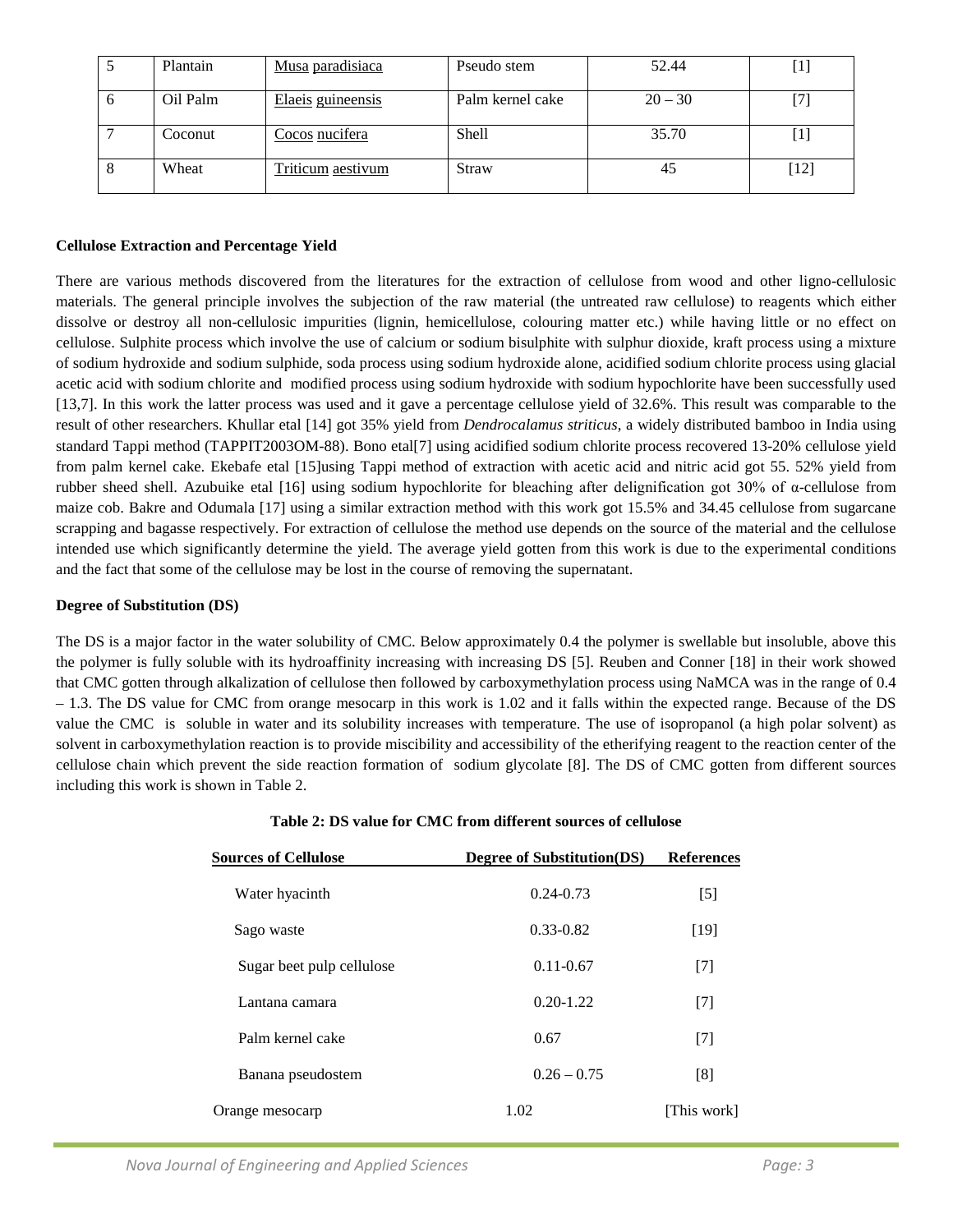# **Yield of CMC**

The CMC produced in this work is of fair appearance and a powdery form. The yield is 46.5%. The yield is determined by the amount of material lost in the preparation process. Degradation becomes more pronounced and large quantity of low molecular weight material were released due to more drastic reaction conditions like higher temperature and concentration of reagents used.

## **Viscosity of CMC**

The viscosity of CMC for this work at  $29.8^0\text{C}$  is 14.0cp. Indeed, is a medium viscosity. The commercial range for low viscosity CMC is 20-50cP in 2% concentration of solution. Bono et al [7] got a viscosity of 66.6cP for palm kernel cake CMC when the percentage of carboxymethyl palm kernel dissolved in distilled water was 3% dry weight. The viscosity of CMC is very essential because it suggest the type of application it can be subjected to in the industry. More importantly, it provides information for flow characteristics of the fluid flow involved in the processing operations and products. This can be manipulated by changing CMC concentration. The reduction in viscosity of CMC synthesized in this work may be due to the degradation of the polysaccharide or the presence of remnant of NaOH in the product which was not removed during the washing process with ethanol after the hemicellulose removal step. Table 3 gives the parameters of the CMC product.

| <b>Parameters</b>            | Orange mesocarp CMC       |
|------------------------------|---------------------------|
| Formula                      | $[C_6H_7O_2(OH)_2COONa]n$ |
| Degree of substitution       | 1.02                      |
| Colour                       | Cream                     |
| Form                         | Powder                    |
| Yield $(\%)$                 | 46.5                      |
| Viscosity at $29.8\degree C$ | 14.0cP                    |
| pH                           | 7.64                      |
| Solubility in water          | Soluble in water          |

## **Table 3: CMC product parameters**

# **FTIR Characterization**

Cellulose prepared from orange mesocarp represents a milky white powder. Fig. 1 shows the FTIR spectra. The cellulose spectra are of the cellulose gotten using acidified sodium chlorite extraction method. Absorption band at 3448.84 is due to the stretching frequency of the –OH groups as well as the intramolecular and inter molecular hydrogen bonds in cellulose [8]. Peak at wave number of 1066.67 cm<sup>-1</sup> is due to >CH<sub>2</sub>-O- CH<sub>2</sub>. C-H stretching vibration shown at peak 2918.40cm<sup>-1</sup>. Other proof of cellulose are that of –  $CH<sub>2</sub>$  scissoring and  $-OH$  bending vibration at 1417.73 and 1338.64 cm<sup>-1</sup>respectively.

Infrared spectroscopy (FTIR) spectra of CMC were shown in fig.2. The peaks at wave number  $1417.73 \text{ cm}^{-1}$  and  $1597.11 \text{ cm}^{-1}$  for orange mesocarp indicated the presence of Carboxymethyl substituent. According to report from the literature, carboxy groups and its salts have wave number about 1600-1640 cm<sup>-1</sup> and 1400-1450 cm<sup>-1</sup>[8]. These spectra compared to the commercial CMC reported by Adinugraha et al  $[8]$  was similar except for the peaks at 2125.63 and 2360.95 cm<sup>-1</sup>. These peaks were supposed to be contamination from impurities or combination band from water. The similarity of the CMC in this work with those reported in the literature from other agricultural wastes and commercial CMC showed that CMC could be synthesized from orange mesocarp[1,7].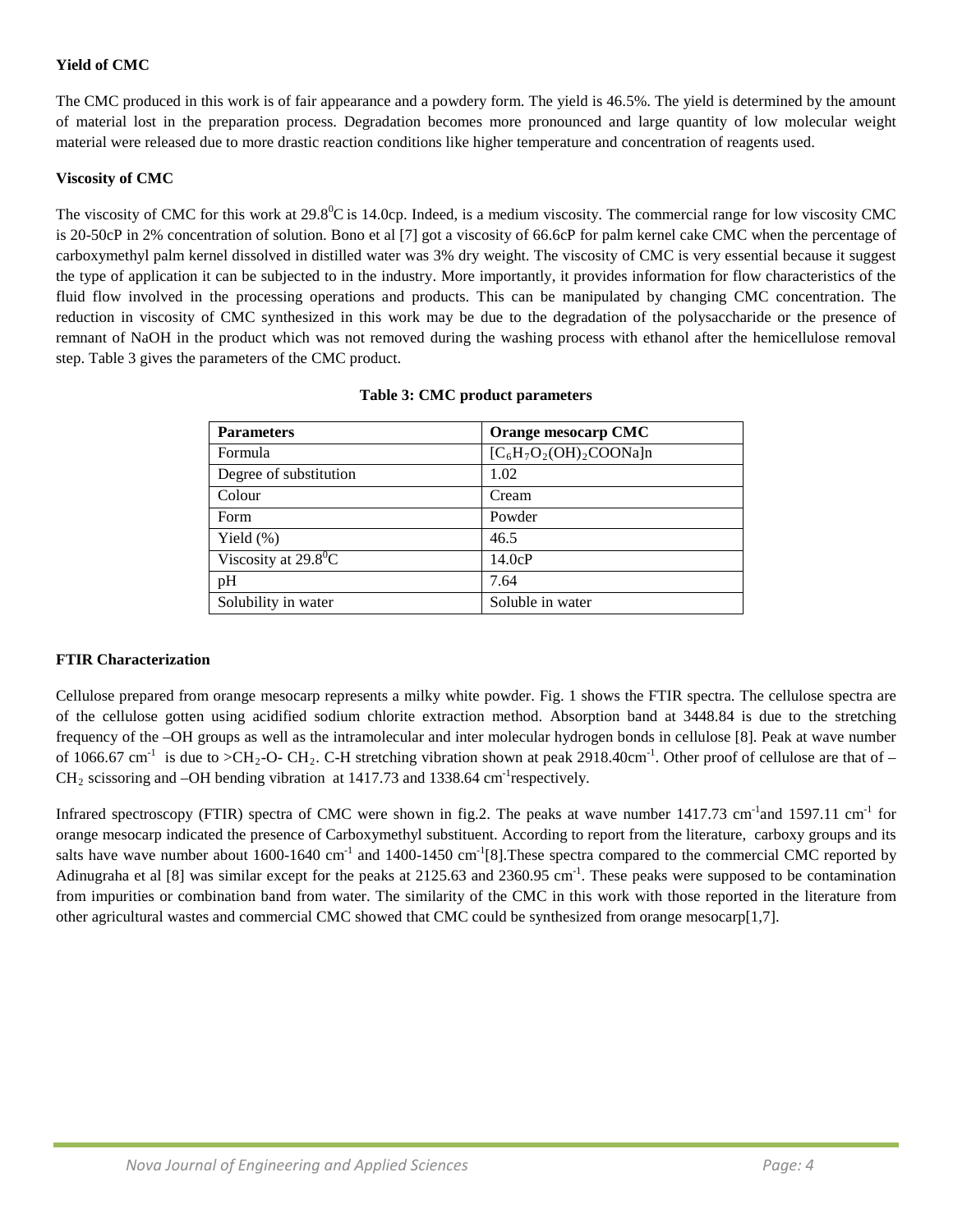





**Fig.2:** FTIR Spectrum for Orange mesocarp carboxymethyl cellulose (CMC)

# **Conclusion**

This work has confirmed the possibility of extracting cellulose from orange mesocarp for the synthesis of sodiumcarboxymethyl cellulose a versatile raw material in the food and chemical industries. The NaCMC obtained from this work was soluble in water with DS 1.02, fair in appearances and of medium viscosity. The NaCMC resulted from this work could be categorized as technical grade. Optimization of the reaction conditions for the synthesis of NaCMC can be carried out to ascertain the optimum conditions which will